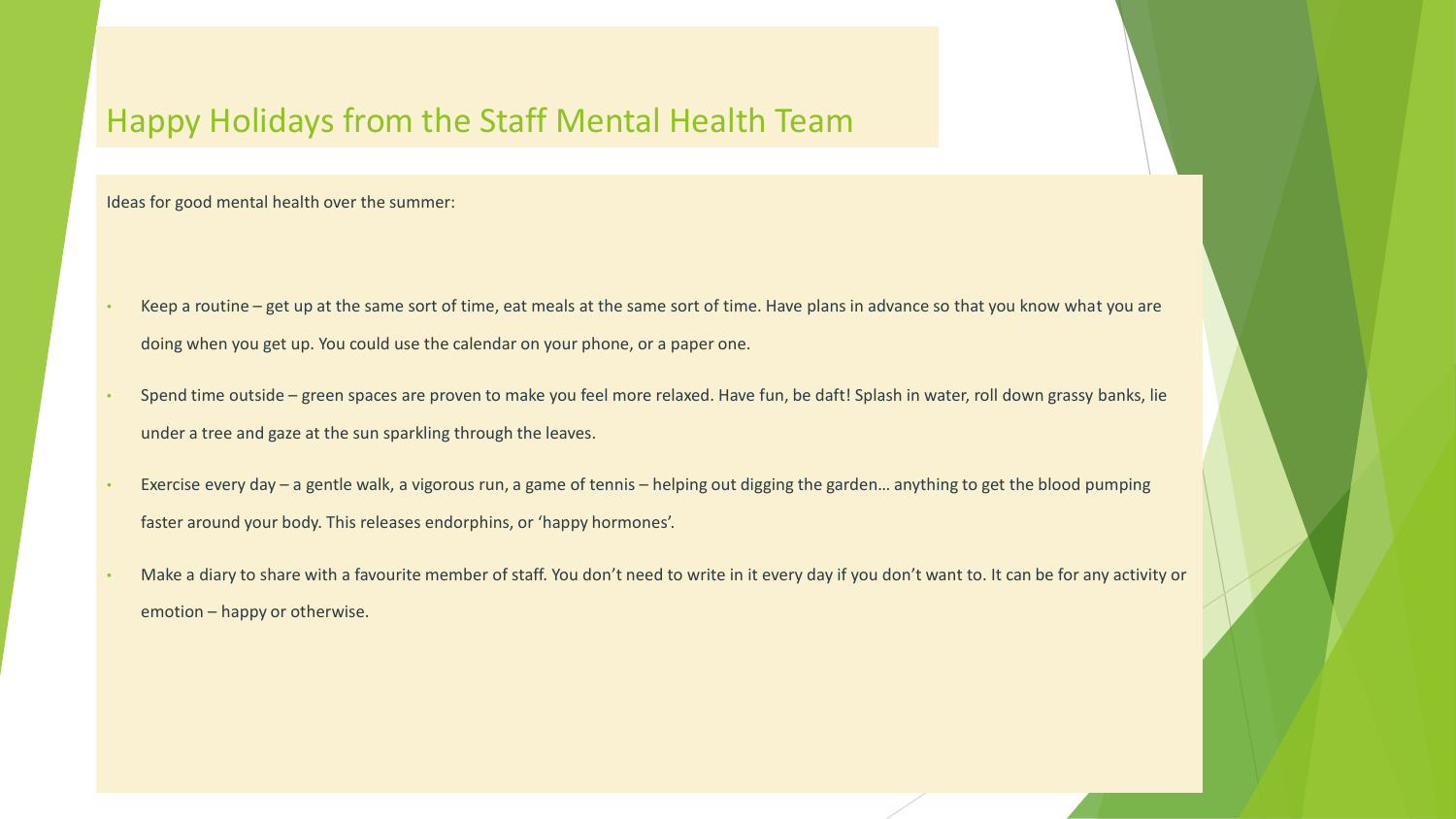Holiday Mental Health Support by the Student Mental Health Ambassadors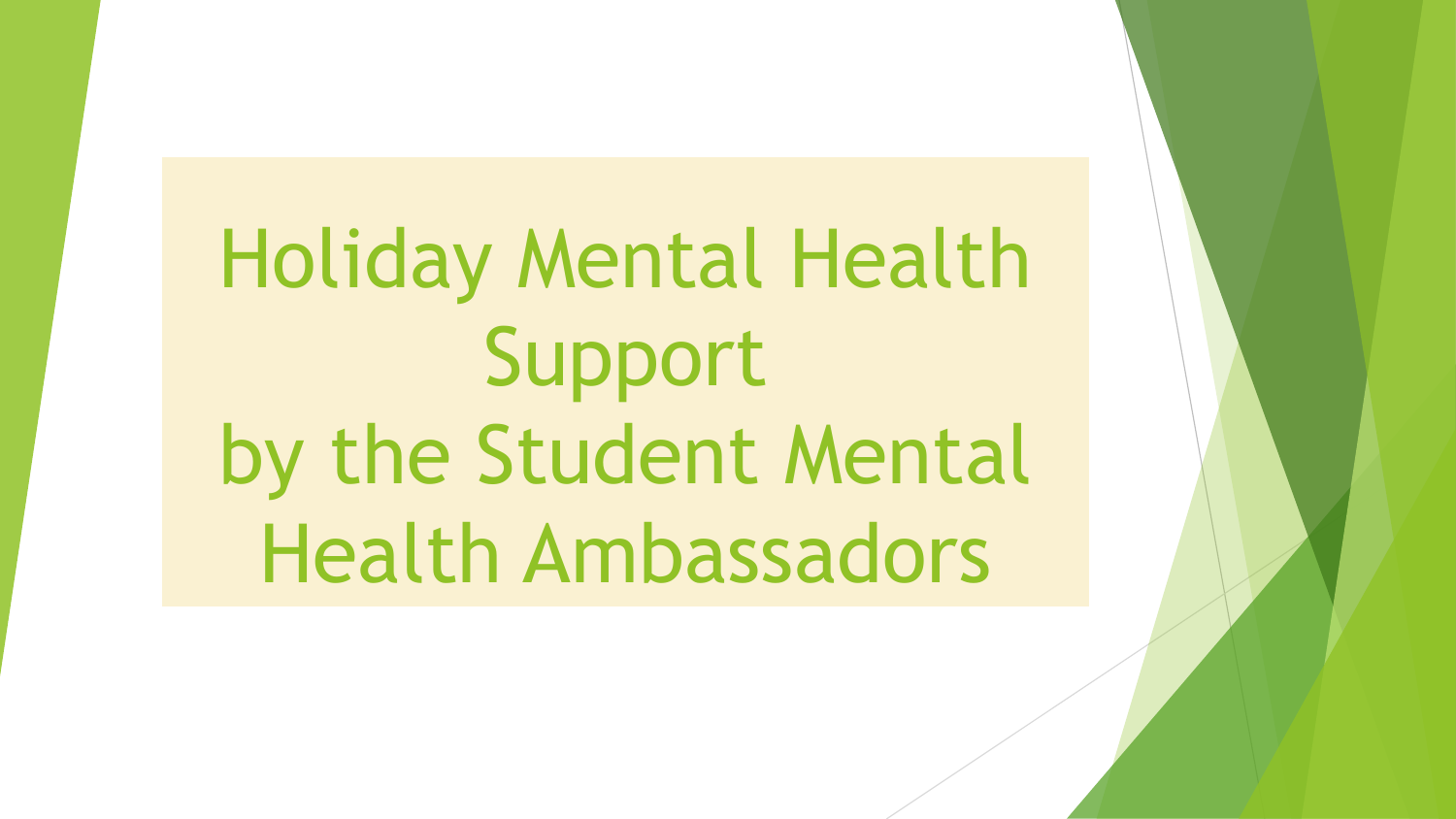### Try these apps… HappiMe, Sketchbook, Happy Colour by Numbers.







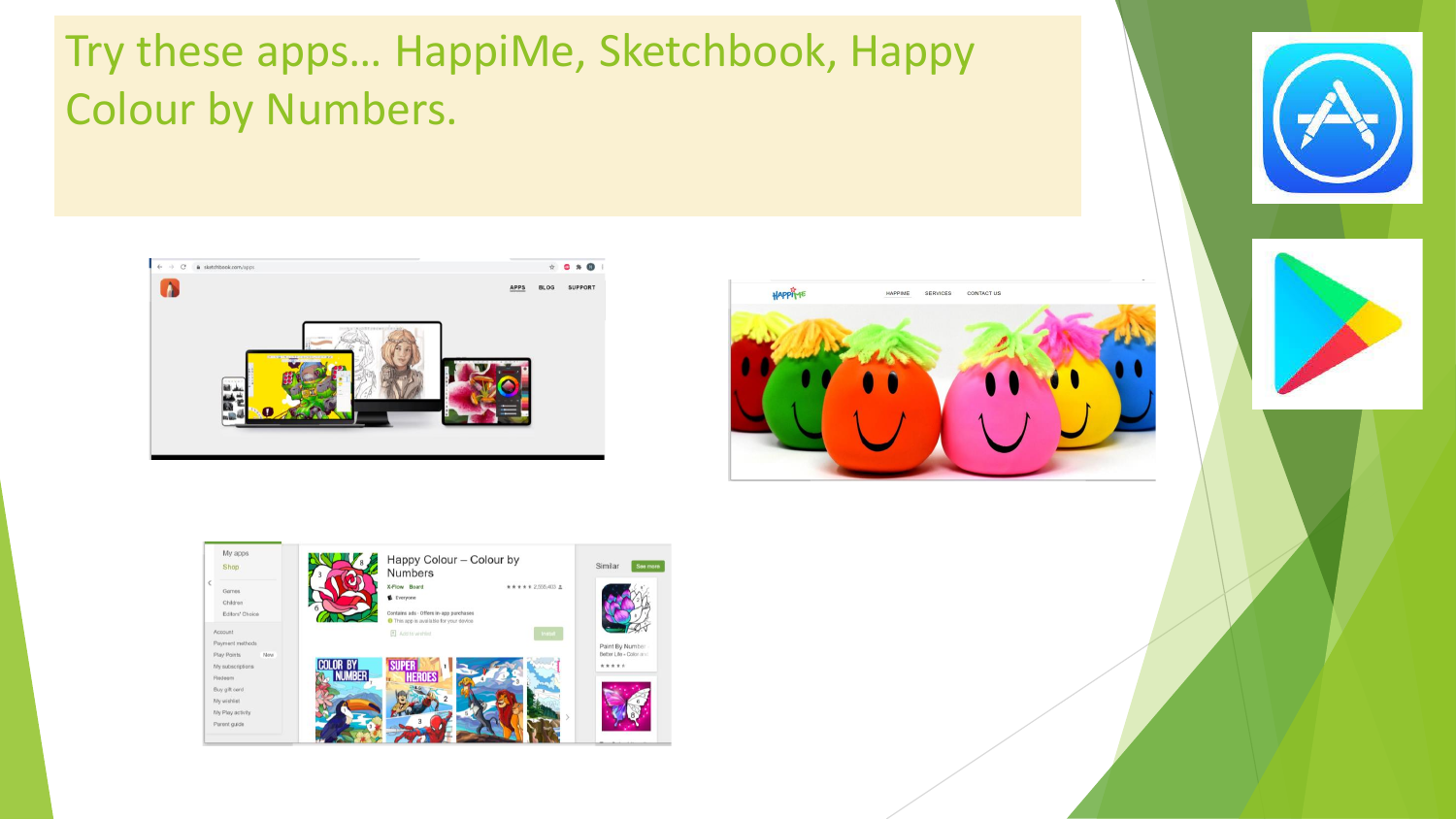Try these videos on YouTube:

Yoga with Adriene



#### Mindfulness for teenagers





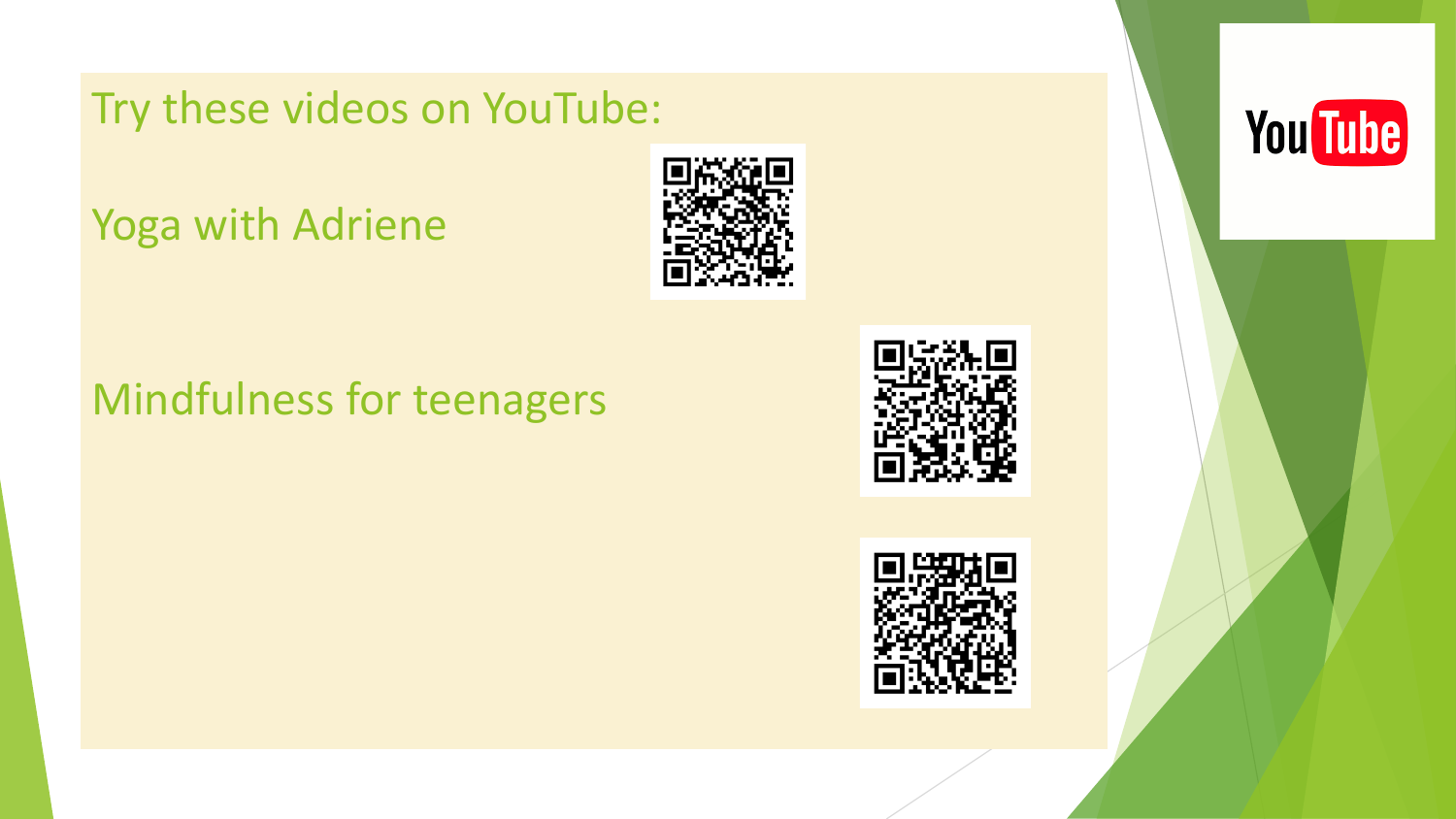#### Music for your mood…

Try Beyonce, or heavy rock music to

Try Beyonce,

Try Cavetown or relaxing piano music to calm you down

Try Rap (clean!) to liven you up



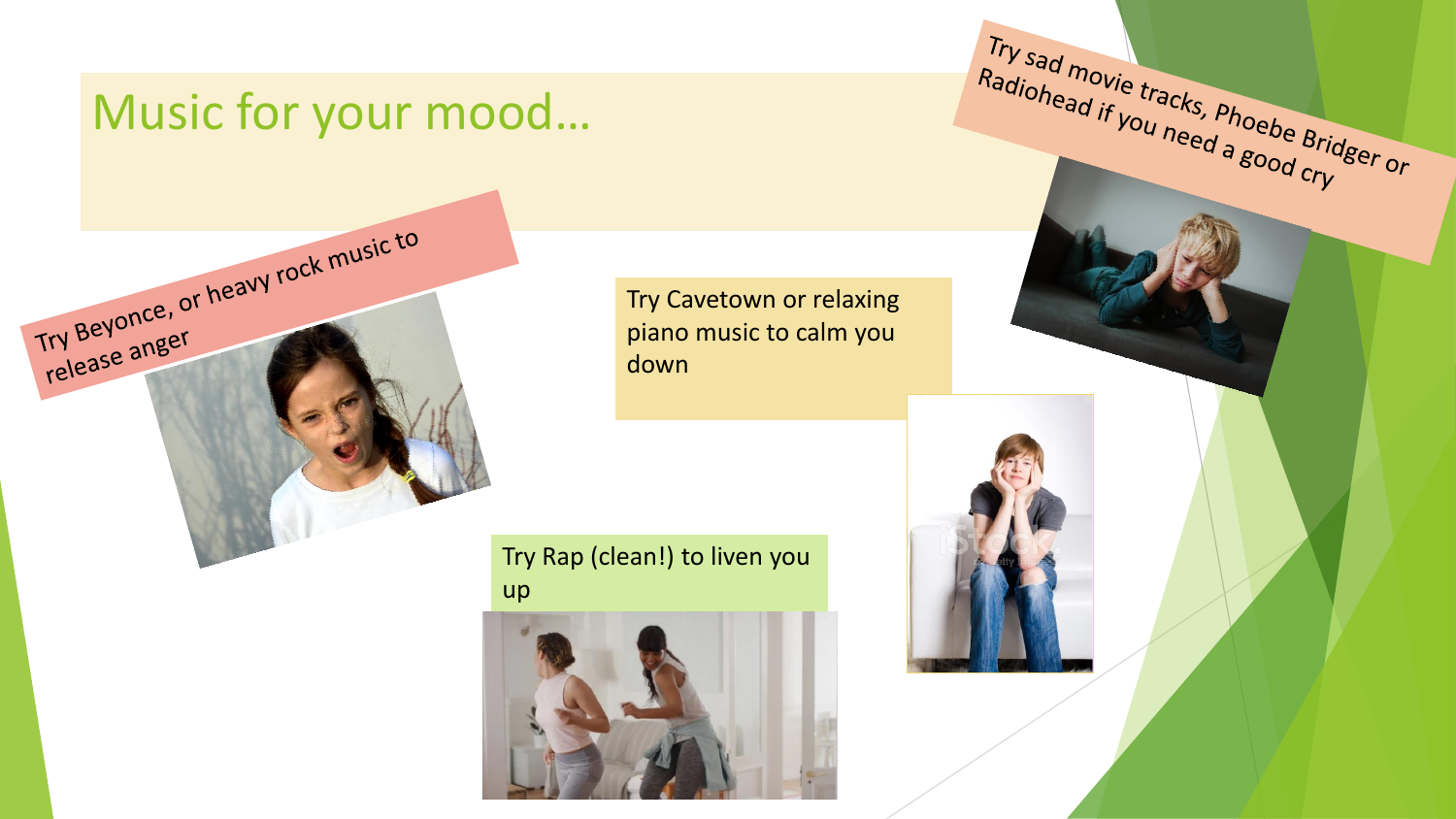# Run, knit, read, dance, skateboard, play cards!





shutterstock.com · 1384622459